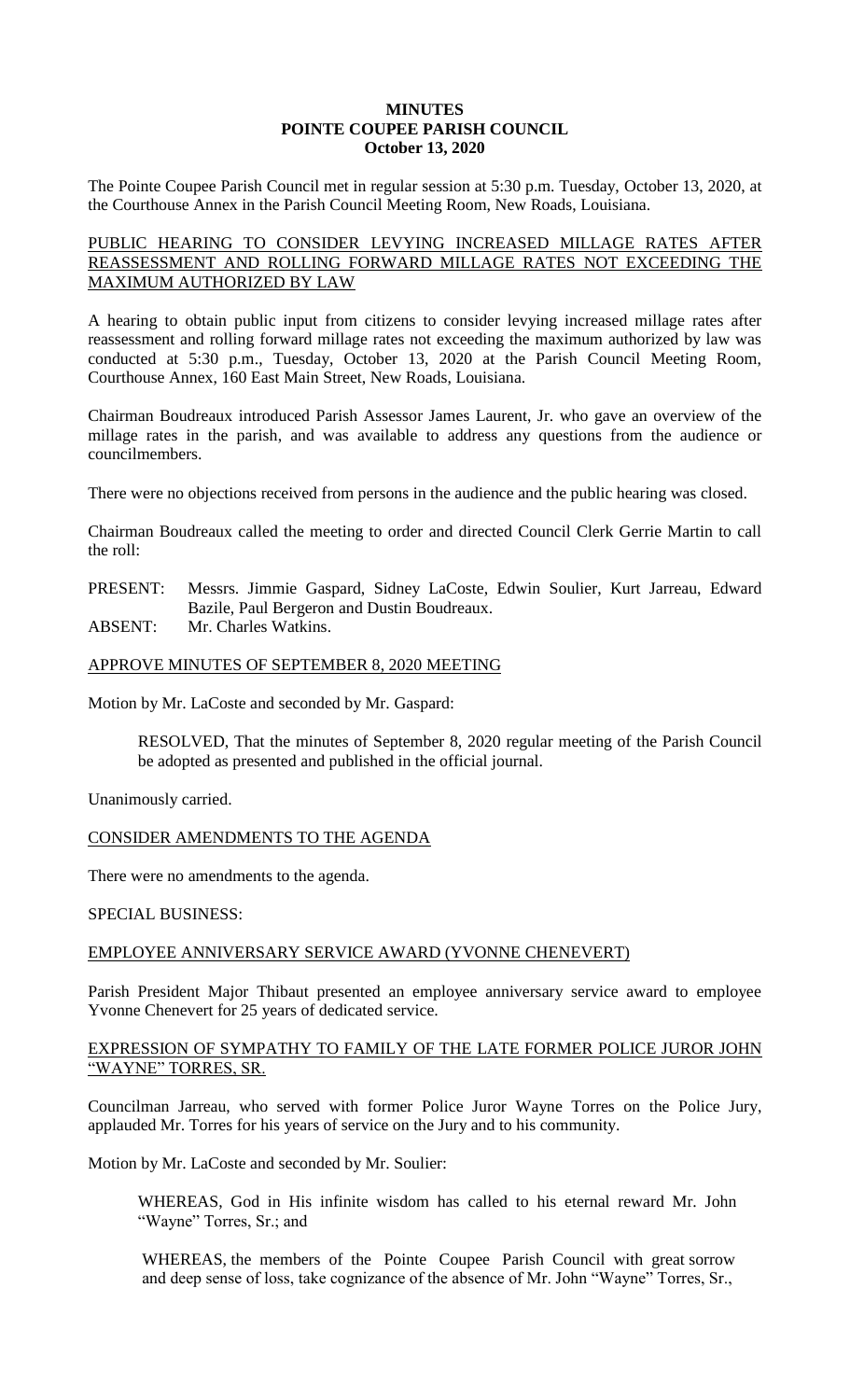a native of Maringouin and resident of Blanks, Louisiana and Pointe Coupee Parish for 75 years; and

WHEREAS, Mr. John "Wayne" Torres, Sr. served as a member of the Pointe Coupee Parish Police Jury in District 11 for 12 years; and

WHEREAS, he has rendered innumerable public service to the Parish and the State of Louisiana, and to the people as a whole: Therefore be it

RESOLVED, That this Pointe Coupee Parish Council does and hereby extends to the family of Mr. John "Wayne" Torres, Sr. this resolution of sympathy in the loss of their loved one.

Unanimously carried.

### PARISH PRESIDENT'S REPORT

President Thibaut gave an overview of the finances including sales tax, severance tax, and gas collections; retirement of two tractor drivers, and advertising for their replacements; purchasing a used dump truck, bush hog and tractor; upcoming meetings with councilmembers to review finances for preparation of the 2021 budget; update on the aftermath of Hurricane Delta and its effect on the parish, and plans for cleanup and debris removal throughout the parish. He commended everyone for working together after the storm to clean and service the parish. In closing, he responded to questions from councilmembers.

### PUBLIC COMMENTS

There were no public comments.

PUBLIC HEARING ON A PROPOSED ORDINANCE TO AMEND CHAPTER 16, ARTICLE II OF THE POINTE COUPEE PARISH CODE OF ORDINANCES, PERTAINING TO GRASS, NOXIOUS WEEDS, DEBRIS AND TRASH; AND TO OTHERWISE PROVIDE WITH RESPECT THERETO, AND THEREAFTER, DISCUSSION & CONSIDERATION OF THE ADOPTION

A hearing to obtain public input to a proposed ordinance to amend Chapter 16, Article II of the Pointe Coupee Parish Code of Ordinances, pertaining to grass, noxious weeds, debris and trash; and to otherwise provide with respect thereto was conducted at 6:00 p.m., Tuesday, October 13, 2020 at the Parish Council Meeting Room, Courthouse Annex, 160 East Main Street, New Roads, Louisiana.

There were no objections received orally or written to the ordinance.

Motion by Mr. LaCoste and seconded by Mr. Bergeron:

RESOLVED, That a proposed ordinance to amend Chapter 16, Article II of the Pointe Coupee Parish Code of Ordinances, pertaining to grass, noxious weeds, debris and trash; and to otherwise provide with respect thereto be adopted by the Pointe Coupee Parish Council.

The Chairman called for a roll call vote that resulted as follows:

YEAS: Messrs. Gaspard, LaCoste, Soulier, Jarreau, Bazile, Bergeron and Boudreaux. NAYS: None. ABSENT: Mr. Watkins.

On a vote of 7-0-1, the motion carried.

PUBLIC HEARING ON A PROPOSED ORDINANCE TO ENACT CHAPTER 25 OF THE POINTE COUPEE PARISH CODE OF ORDINANCES, PERTAINING TO MOBILE HOME PARKS; AND TO OTHERWISE PROVIDE WITH RESPECT THERETO, AND THEREAFTER, DISCUSSION & CONSIDERATION OF THE ADOPTION

A hearing to obtain public input to a proposed ordinance to enact Chapter 25 of the Pointe Coupee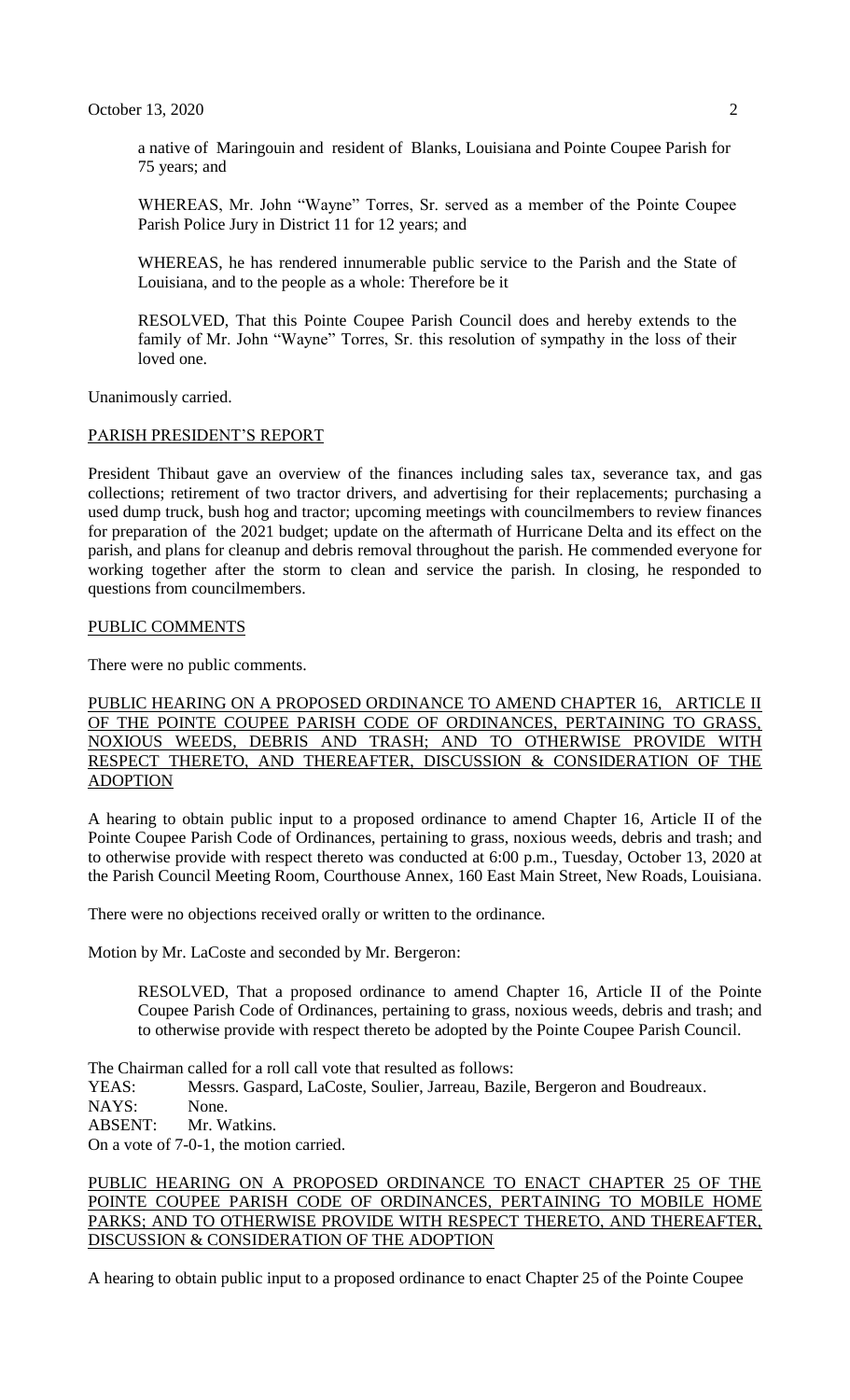October 13, 2020  $\frac{3}{2}$ 

Parish Code of Ordinances, pertaining to mobile home parks; and to otherwise provide with respect thereto was conducted at 6:01 p.m., Tuesday, October 13, 2020 at the Parish Council Meeting Room, Courthouse Annex, 160 East Main Street, New Roads, Louisiana.

Chairman Boudreaux commented on additional changes made to the ordinance to include Section 25-5 relative to adding mobile homes to existing mobile home parks, recommended by the building official.

There were no objections received orally or written to the ordinance.

Motion by Mr. Jarreau and seconded by Mr. Soulier:

RESOLVED, That the amendments to a proposed ordinance to enact Chapter 25 of the Pointe Coupee Parish Code of Ordinances, pertaining to mobile home parks; and to otherwise provide with respect thereto be accepted by the Pointe Coupee Parish Council.

The Chairman called for a roll call vote that resulted as follows:

YEAS: Messrs. Bergeron, Bazile, Jarreau, Soulier, LaCoste, Gaspard and Boudreaux. NAYS: None. ABSENT: Mr. Watkins.

On a vote of 7-0-1, the motion carried.

Motion by Mr. Jarreau and seconded by Mr. Soulier:

RESOLVED, That a proposed ordinance to enact Chapter 25 of the Pointe Coupee Parish Code of Ordinances, pertaining to mobile home parks; and to otherwise provide with respect thereto be adopted with amendments by the Pointe Coupee Parish Council.

The Chairman called for a roll call vote that resulted as follows:

YEAS: Messrs. Gaspard, LaCoste, Soulier, Jarreau, Bazile, Bergeron and Boudreaux. NAYS: None. ABSENT: Mr. Watkins.

On a vote of 7-0-1, the motion carried.

# PUBLIC HEARING ON A PROPOSED ORDINANCE TO ENACT CHAPTER 26 OF THE POINTE COUPEE PARISH CODE OF ORDINANCES, PERTAINING TO TRAIL RIDES; AND TO OTHERWISE PROVIDE WITH RESPECT THERETO, AND THEREAFTER, DISCUSSION & CONSIDERATION OF THE ADOPTION

A hearing to obtain public input to a proposed ordinance to enact Chapter 26 of the Pointe Coupee Parish Code of Ordinances, pertaining to trail rides; and to otherwise provide with respect thereto was conducted at 6:06 p.m., Tuesday, October 13, 2020 at the Parish Council Meeting Room, Courthouse Annex, 160 East Main Street, New Roads, Louisiana.

There were no objections received orally or written to the ordinance.

Motion by Mr. Bergeron and seconded by Mr. Gaspard:

RESOLVED, That a proposed ordinance to enact Chapter 26 of the Pointe Coupee Parish Code of Ordinances, pertaining to trail rides; and to otherwise provide with respect thereto be adopted by the Pointe Coupee Parish Council.

The Chairman called for a roll call vote that resulted as follows:

YEAS: Messrs. Bergeron, Bazile, Jarreau, Soulier, LaCoste, Gaspard and Boudreaux.

NAYS: None.

ABSENT: Mr. Watkins.

On a vote of 7-0-1, the motion carried.

# PUBLIC HEARING ON A PROPOSED ORDINANCE TO AMEND AND REENACT SECTION 22-8 OF ARTICLE III OF CHAPTER 22 OF THE POINTE COUPEE PARISH CODE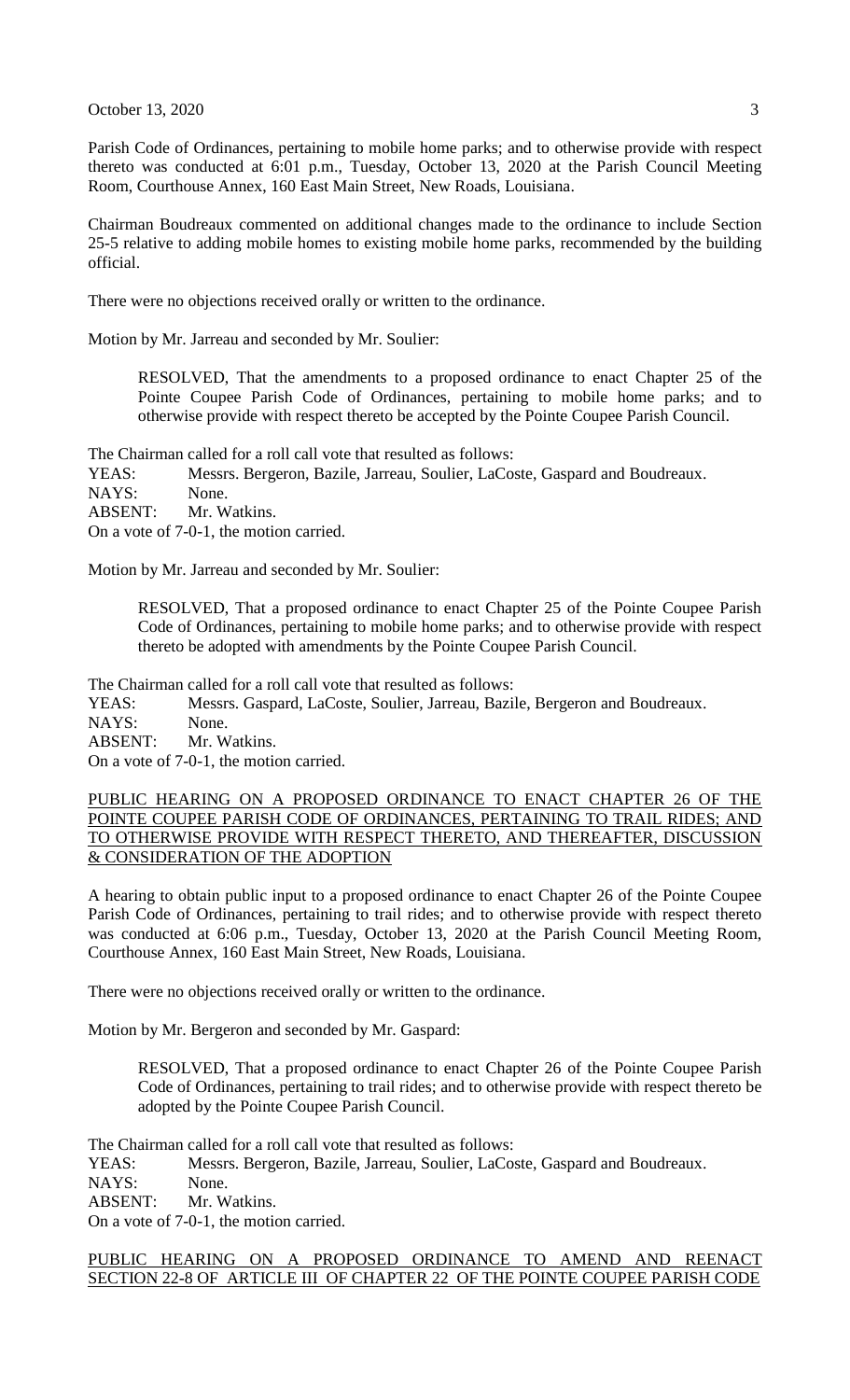# OF ORDINANCES, PERTAINING TO FEES FOR MINOR, STANDARD, MAJOR & VARIANCES FOR PLATS RELATIVE TO SUBDIVISIONS; AND TO OTHERWISE PROVIDE WITH RESPECT THERETO, AND THEREAFTER, DISCUSSION & CONSIDERATION OF THE ADOPTION

A hearing to obtain public input to a proposed ordinance to amend and reenact Section 22-8 of Article III of Chapter 22 of the Pointe Coupee Parish Code of Ordinances, pertaining to fees for minor, standard, major & variances for plats relative to subdivisions; and to otherwise provide with respect thereto was conducted at 6:07 p.m., Tuesday, October 13, 2020 at the Parish Council Meeting Room, Courthouse Annex, 160 East Main Street, New Roads, Louisiana.

There were no objections received orally or written to the ordinance.

Motion by Mr. Bergeron and seconded by Mr. LaCoste:

RESOLVED, That a proposed ordinance to amend and reenact Section 22-8 of Article III of Chapter 22 of the Pointe Coupee Parish Code of Ordinances, pertaining to fees for minor, standard, major & variances for plats relative to subdivisions; and to otherwise provide with respect thereto be adopted by the Pointe Coupee Parish Council.

The Chairman called for a roll call vote that resulted as follows:

YEAS: Messrs. Gaspard, LaCoste, Soulier, Jarreau, Bazile, Bergeron and Boudreaux.

NAYS: None.

ABSENT: Mr. Watkins.

On a vote of 7-0-1, the motion carried.

#### ADOPT THE ADJUSTED MILLAGE RATE(S)

Motion by Mr. Jarreau and seconded by Mr. Bazile:

#### **RESOLUTION NO. 1**

RESOLVED, That the Parish Council of the Parish of Pointe Coupee, Louisiana, in a public meeting held on October 13, 2020, which meeting was conducted in accordance with the Open Meetings Law and the additional requirements of Article VII, Section 23(C) of the Louisiana Constitution and R.S. 47:1705(B), that the following **adjusted** millage rates be and they are hereby levied upon the dollar of the assessed valuation of all property subject to ad valorem taxation within said Parish for the year 2020, for the purpose of raising revenue:

#### MILLAGE

| Parish Tax                                       | 3.40 mills   |
|--------------------------------------------------|--------------|
| Parish Tax in Town of Livonia                    | 3.40 mills   |
| Parish Tax in City of New Roads                  | $1.70$ mills |
| Fire District No. 1 (Maintenance & Operations)   | 2.98 mills   |
| Fire District No. 1 (Acquisitions & Maintenance) | $3.50$ mills |
| Fire District No. 2 (Maintenance & Operations)   | $3.64$ mills |
| Fire District No. 5                              | 5.06 mills   |
| Library Maintenance Tax                          | 4.00 mills   |

;and be it

RESOLVED further, That the Assessor of the Parish of Pointe Coupee, shall extend upon the assessment roll for the year 2020 the taxes herein levied, and the tax collector of said Parish shall collect and remit the same to said taxing authority in accordance with law.

The foregoing resolution was read in full, the roll was called on the adoption thereof, and the resolution was adopted by the following votes:

YEAS: Messrs. Gaspard, LaCoste, Soulier, Jarreau, Bazile, Bergeron and Boudreaux.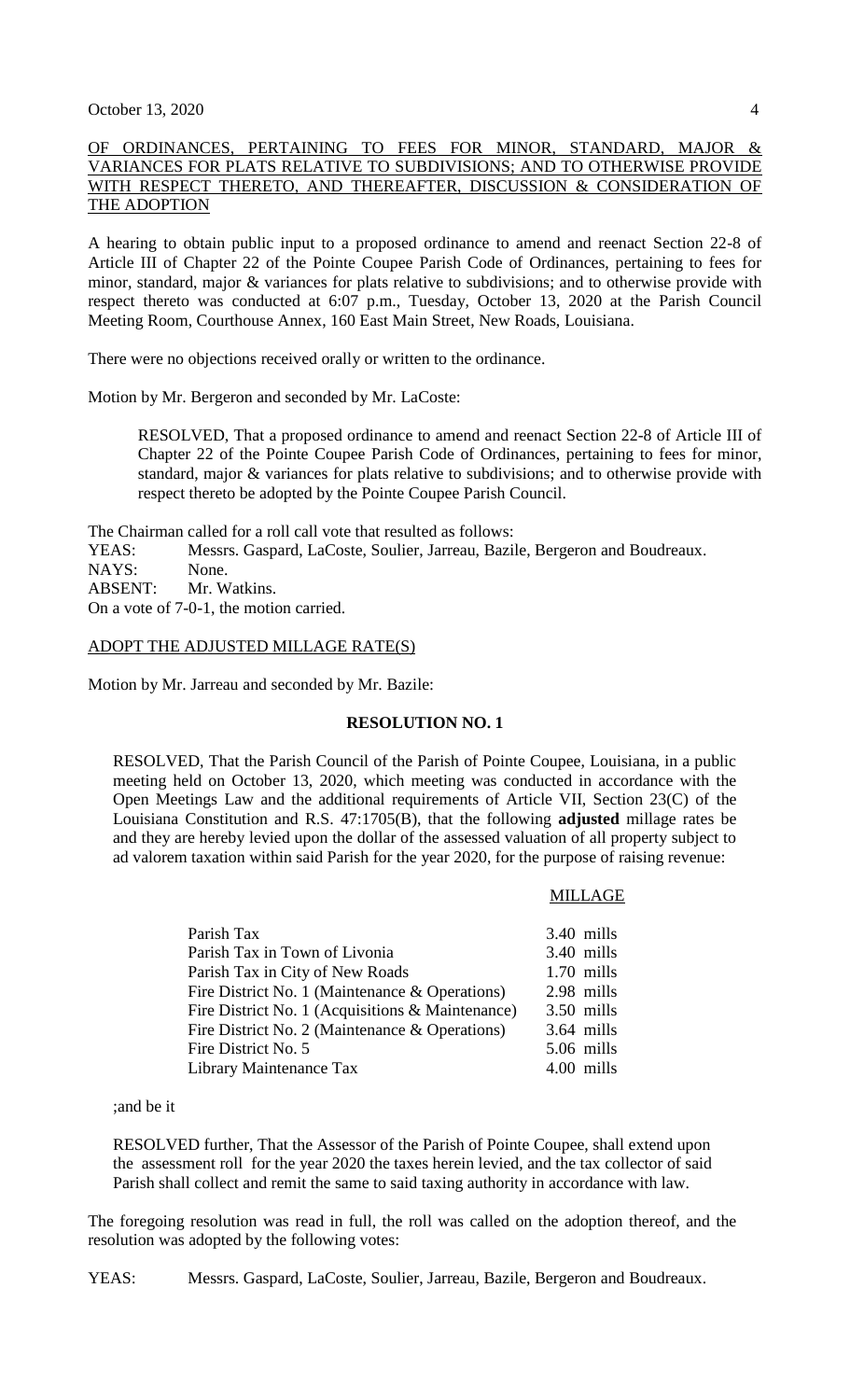NAYS: None. ABSTAIN: None. ABSENT: Mr. Watkins. On a vote of 7-0-0-1, the motion carried.

#### SET FORTH THE ADJUSTED MILLAGE RATE(S) AND ROLL FORWARD TO MILLAGE RATE(S) NOT EXCEEDING THE MAXIMUM AUTHORIZED RATE(S)

Motion by Mr. Bergeron and seconded by Mr. Bazile:

#### **RESOLUTION NO. 2**

RESOLVED, That the Parish Council of the Parish of Pointe Coupee, Louisiana, in a public meeting held on October 13, 2020, which meeting was conducted in accordance with the Open Meetings Law and the additional requirements of Article VII, Section 23(C) of the Louisiana Constitution and R.S. 47:1705(B), that the taxing district voted to increase the millage rate(s), but not in excess of the prior year's maximum rate(s), on all taxable property shown on the official assessment roll for the year 2020, and when collected, the revenues from said taxes shall be used only for the specific purposes for which said taxes have been levied. Said millage rate(s) are:

|                                                  | <b>Adjusted Rate</b> | $2020$ Levy   |
|--------------------------------------------------|----------------------|---------------|
|                                                  |                      |               |
| Parish Tax                                       | $3.40$ mills         | $3.42$ mills  |
| Parish Tax in Town of Livonia                    | $3.40 \text{ mills}$ | $3.42$ mills  |
| Parish Tax in City of New Roads                  | $1.70$ mills         | $1.71$ mills  |
| Fire District No. 1 (Maintenance & Operations)   | 2.98 mills           | 2.99 mills    |
| Fire District No. 1 (Acquisitions & Maintenance) | $3.50 \text{ mills}$ | $3.51$ mills  |
| Fire District No. 2 (Maintenance & Operations)   | $3.64$ mills         | $3.64$ mills  |
| Fire District No. 2 (Additional Funding)         |                      | $1.35$ mills  |
| Fire District No. 3 (Maintenance & Operations)   |                      | 2.97 mills    |
| Fire District No. 3 (Additional Funding)         |                      | $3.00$ mills  |
| Fire District No. 4                              |                      | $10.91$ mills |
| Fire District No. 5                              | $5.06$ mills         | $5.06$ mills  |
| Library Maintenance Tax                          | 4.00 mills           | 4.03 mills    |
| Sewerage District No. 3A                         |                      | $18.85$ mills |
| Water District No. 1                             |                      | 4.52 mills    |

;and be it

RESOLVED further, That the Assessor of the Parish of Pointe Coupee, shall extend upon the assessment roll for the year 2020 the taxes herein levied, and the tax collector of said Parish shall collect and remit the same to said taxing authority in accordance with law.

The foregoing resolution was read in full, the roll was called on the adoption thereof, and the resolution was adopted by no less than two-thirds of the total membership of the taxing authority voting in favor as required by Article VII, Section 23(C) of the Louisiana Constitution and R.S. 47:1705(B). The votes were:

YEAS: Messrs. Bergeron, Bazile, Jarreau, Soulier, LaCoste, Gaspard and Boudreaux. NAYS: None. ABSTAIN: None. ABSENT: Mr. Watkins. On a vote of 7-0-0-1, the motion carried.

#### ADOPT OTHER AUTHORIZED MILLAGES OR TAXES

Secretary Martin announced the other authorized millages or taxes reflect bond issues for Sewerage District No. 3A and Waterworks District No. 1 millages, which had no changes in their millages and were included and adopted in the above resolution.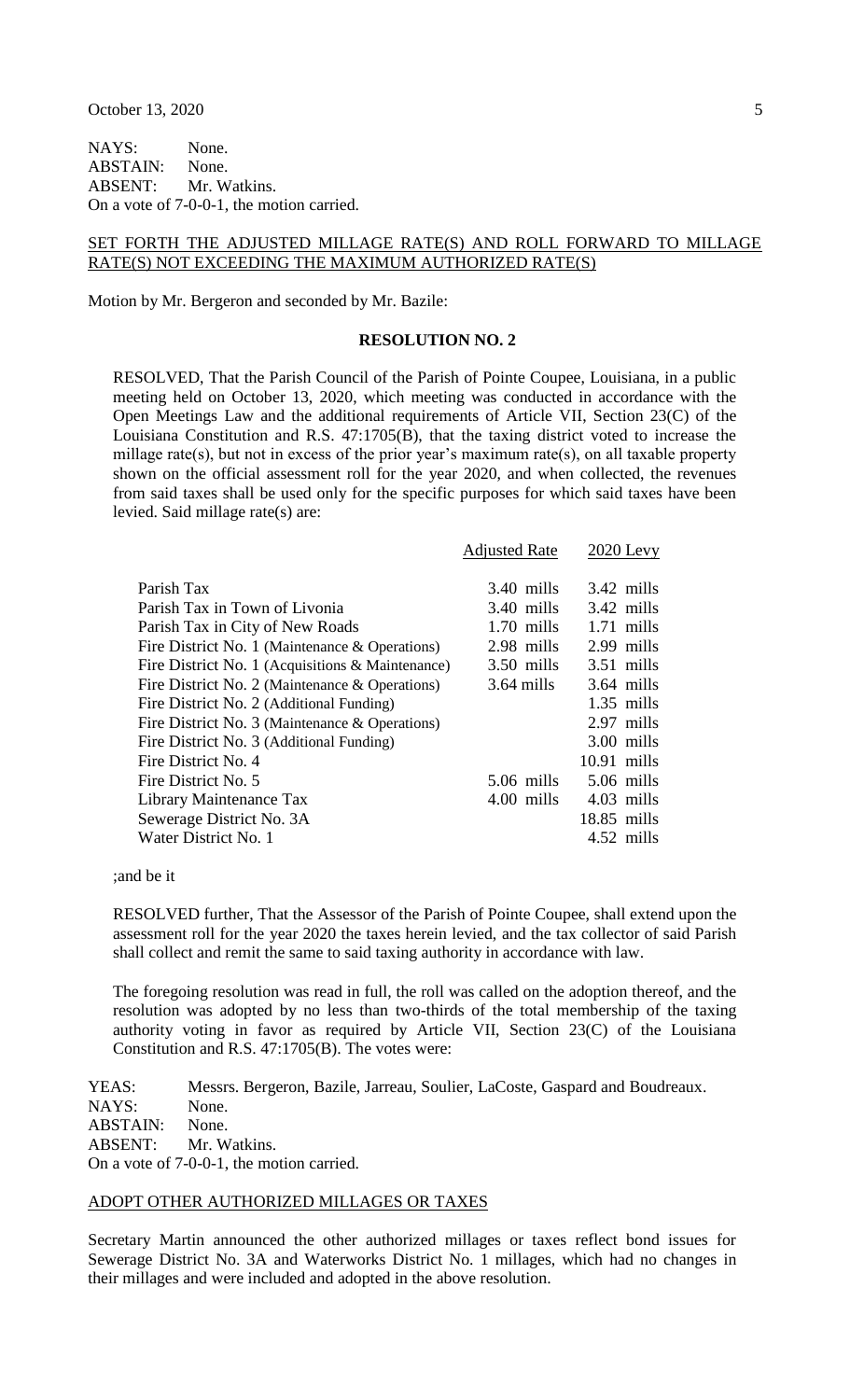# INTRODUCTION OF ORDINANCE(S):

### A PROPOSED ORDINANCE TO AMEND CHAPTER 25 OF THE CODE OF ORDINANCES, PERTAINING TO MOBILE HOMES REGULATIONS; AND OTHERWISE PROVIDE WITH RESPECT THERETO (PUBLIC HEARING NOVEMBER 10, 2020)

# NOTICE OF INTRODUCTION OF ORDINANCE AND PUBLIC HEARING

NOTICE IS HEREBY GIVEN that a proposed ordinance to amend Chapter 25 of the Pointe Coupee Parish Code of Ordinances, pertaining to mobile homes regulations; and to otherwise provide with respect thereto has been introduced before the Pointe Coupee Parish Council, and that a public hearing will be held relative thereto at 5:30 p.m., Tuesday, November 10, 2020 at the Parish Council Meeting Room, Courthouse Annex, 160 East Main Street, New Roads, Louisiana, after which said ordinance may be considered for adoption. All interested persons are urged to attend.

#### A PROPOSED ORDINANCE TO AMEND THE CODE OF ORDINANCES, PERTAINING TO HOSTING SPECIAL EVENTS IN THE PARISH

Ordinance was not available for introduction.

A PROPOSED ORDINANCE TO AMEND THE CODE OF ORDINANCES CREATING CONSOLIDATED SEWERAGE DISTRICT NO. 1 OF PC PARISH & PROVIDING FOR THE CONSOLIDATION OF TWO OR MORE EXISTING SEWERAGE DISTRICTS INTO THE NEWLY CREATED CONSOLIDATED SEWERAGE DISTRICT NO. 1, AND FURTHER PROVIDING WITH RESPECT THERETO (PUBLIC HEARING NOVEMBER 10, 2020)

### NOTICE OF INTRODUCTION OF ORDINANCE AND PUBLIC HEARING

NOTICE IS HEREBY GIVEN that a proposed ordinance to amend the Pointe Coupee Parish Code of Ordinances creating consolidated Sewerage District No. 1 of Pointe Coupee Parish and providing for the consolidation of two or more existing sewerage districts into the newly created consolidated Sewerage District No.1; and further providing with respect thereto has been introduced before the Pointe Coupee Parish Council, and that a public hearing will be held relative thereto at 5:30 p.m., Tuesday, November 10, 2020 at the Parish Council Meeting Room, Courthouse Annex, 160 East Main Street, New Roads, Louisiana, after which said ordinance may be considered for adoption. All interested persons are urged to attend.

RESOLUTION(S):

# REAPPOINTMENT OF A MEMBER TO THE CAPITAL AREA GROUNDWATER CONSERVATION COMMISSION

Motion by Mr. Boudreaux and seconded by Mr. LaCoste:

RESOLVED, That Mr. Jens Aubin "J. A." Rummler be reappointed to serve as a member of the Capital Area Groundwater Conservation Commission for a four-year term.

Unanimously carried

### APPOINTMENT OF A DIRECTOR AND ALTERNATE DIRECTOR FOR LA MUNICIPAL NATURAL GAS PURCHASING & DISTRIBUTION AUTHORITY

Motion by Mr. Bergeron and seconded by Mr. Bazile:

A RESOLUTION APPROVING THE APPOINTMENT OF A DIRECTOR AND AN ALTERNATE DIRECTOR TO REPRESENT THE POINTE COUPEE PARISH GOVERNMENT, STATE OF LOUISIANA, ON THE BOARD OF DIRECTORS OF THE LOUISIANA MUNICIPAL NATURAL GAS PURCHASING AND